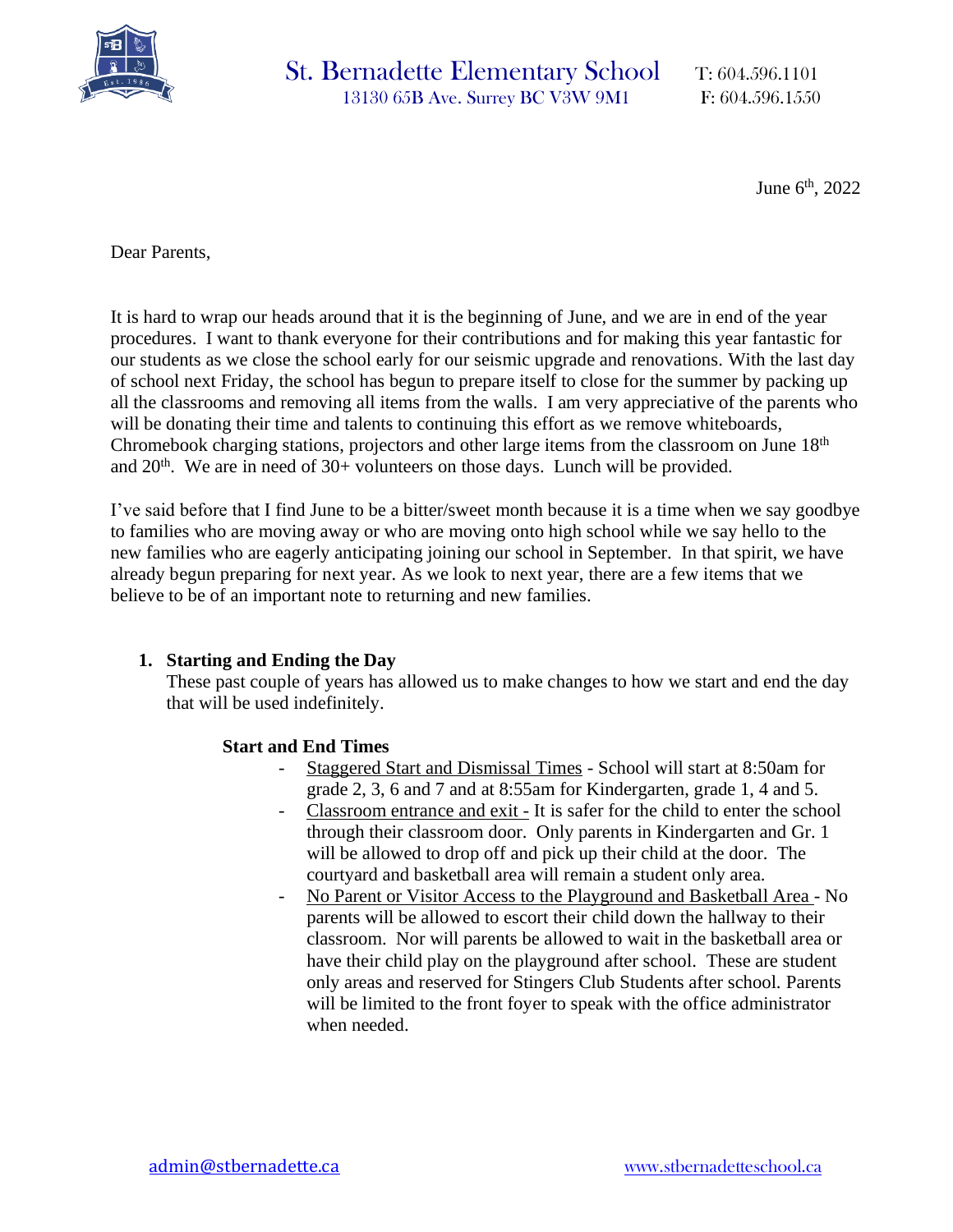

# **Drop Off and Pick Up**

Drop-off and pick-up route - The route will remain the same as it has brought much needed order and safety into our parking lot. The gate by the field will be open for students during drop off and pick up times. The basketball area and area sectioned off by pylons will be a students only area. Parents are to wait in the parking lot for their child. Please cross at the crosswalk at all times.

## **2. Seismic Upgrade and Changes to the Start of School**

As you may have noticed, Smith Brothers Wilson (SBW) has already begun construction on the school. They will continue to work on demolition from 3:30pm to 9pm the rest of this week and all next week. On June 21<sup>st</sup>, SBW will assume occupancy of the school and the premise will be off limits to everyone.

**We expect the first day of school to be Monday September 12th, 2022.** School will end at 12pm on the first day of school. If there are delays for the start of the school year, we will relay that message through our newsletter, the Remind App and social media as soon as we know of the delay.

We will need several parents to volunteer from September  $6<sup>th</sup> - 9<sup>th</sup>$  to help get the school back in order for the students. This will entail unpacking boxes, installing the whiteboards, projectors, and Chromebook stations, and moving items from the gym back to the classrooms and into the attic. We are hopeful to have 15-20 parents each day.

## **3. School Calendar**

For our 2022-2023 school year, we will only be using the Google Calendar in our school. We ask families to go to our website to view our calendar that is updated regularly. You can add our calendar to your own Google calendar. You can find it under our "School Life" tab. Our Google Calendar is a living document and dates will be added and changed throughout the year, so please check the calendar often.

#### **4. Office Hours**

Our physical office will close on June 20<sup>th</sup> at 1pm due to the seismic upgrade and renovations. From June  $21^{st}$  to June  $30^{th}$  our office can be reached through email – [admin@stbernadette.ca.](mailto:admin@stbernadette.ca)

Our physical office will not open until Tuesday September  $6<sup>th</sup>$ . From August  $22<sup>nd</sup>$  to September  $2<sup>nd</sup>$  you can reach the office through email – [admin@stbernadette.ca.](mailto:admin@stbernadette.ca)

#### **5. Summer Maintenance**

During construction gardeners are needed to reclaim our gardens and keep up with watering and weeding. If you would like to earn parent participation hours by helping out with summer landscaping, please contact Vic Naval at [maintenance@stbernadette.ca](mailto:maintenance@stbernadette.ca) to arrange times and dates.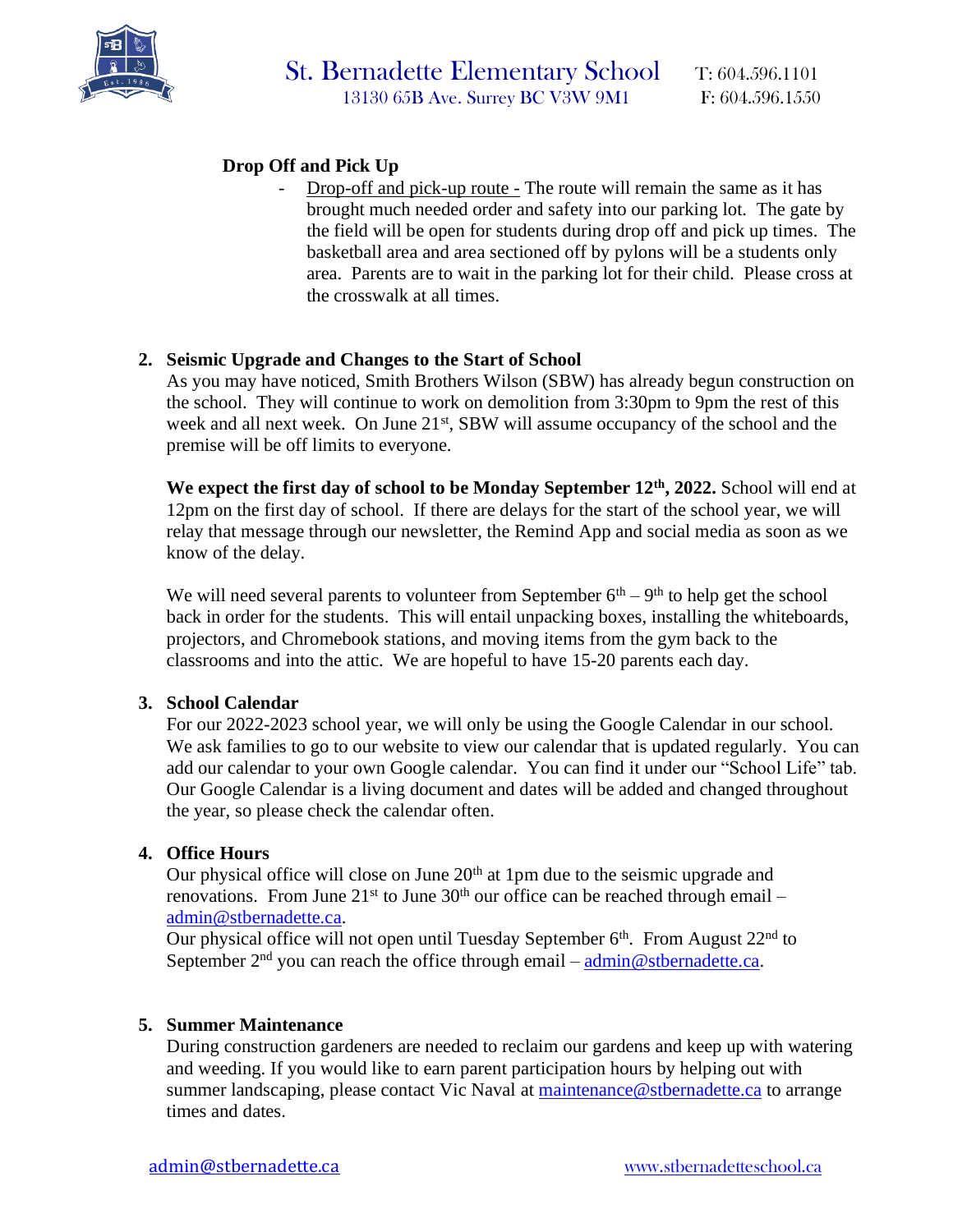

# **6. Stingers Activity Club**

We are happy to have Ms. Cristina Ricafort return as our coordinator along with several educational assistants who help run the Stingers Activity Club. The Stingers Club is open to all students of St. Bernadette's and it offers fun activities and learning opportunities beyond the classroom. For more information, please contact the office or Ms. Ricafort at [stingersclub@stbernadette.ca.](mailto:stingersclub@stbernadette.ca)

# **7. Welcome Back Pancake Breakfast**

We are excited to see the return of our annual Welcome Back Pancake Breakfast, hosted by the Knights of Columbus and the PEC. The breakfast starts at roughly 9am. Expect long line ups as typically everyone tends to show up at roughly the same time and we do our best to quickly serve the pancakes. This is a wonderful event where families get to reconnect and enjoy catching up prior to the start of school at 10am.

## **8. 2020-2021 Teaching Assignments**

We are welcoming a few new staff members to our team next year. Mr. Josh Conway will be our new grade 7 teacher. Mr. Anthony de Guzman will be our new Grade 2 teacher. Ms. Laurie Bennett will continue as the Learning Resource Teacher and will also be the new Vice-Principal. We also want to take this opportunity to say farewell but not goodbye to Ms. Boni Kosman, Ms. Harriet Stuart, and Bob Barry who are all retiring after several years of service to the CISVA. A wealth of history, tradition, knowledge, and expertise will be leaving us as they embark on new adventures.

The following is the classroom teaching assignments for next year.

Learning Resource/Vice Principal – Ms. Bennett Kindergarten – Ms. Schollen Grade 1 – Ms. Buenvenida Grade 2 – Mr. de Guzman Grade 3 – Ms. Misiti Grade 4 – Ms. Hillard Grade 5 – Ms. Bourassa Grade 6 – Mr. Champion Grade 7 – Mr. Conway French – Ms. Potusek Physical Education – Mr. Barber